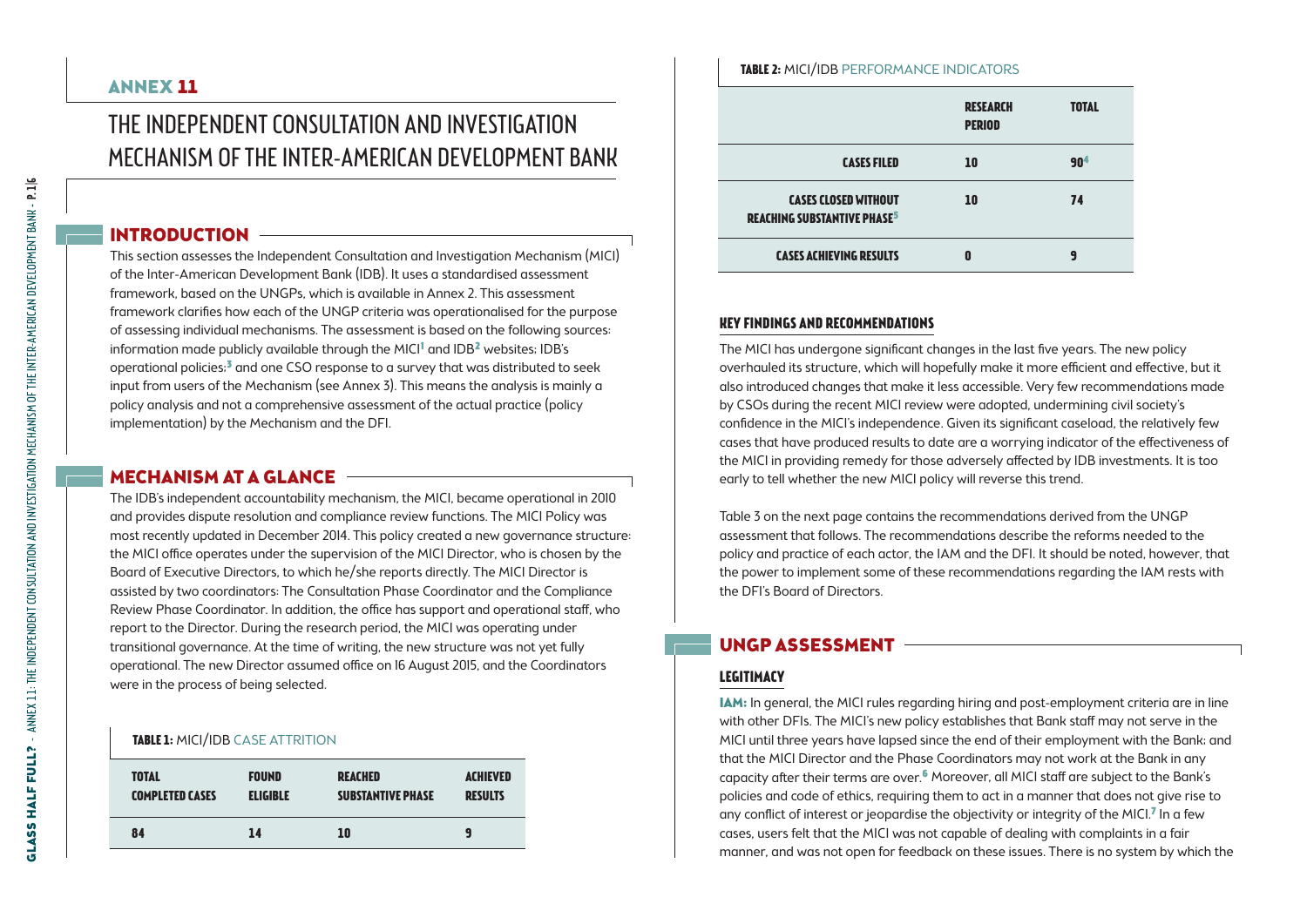#### **Table 3:** Recommendations derived from UNGP assessment

|                      | <b>MICI</b>                                                                                                                                                                                                                                                                                                                   | <b>IDB</b>                                                                                                                                                                        |
|----------------------|-------------------------------------------------------------------------------------------------------------------------------------------------------------------------------------------------------------------------------------------------------------------------------------------------------------------------------|-----------------------------------------------------------------------------------------------------------------------------------------------------------------------------------|
| <b>LEGITIMACY</b>    | · MICI should establish an advisory group<br>composed of external stakeholders,<br>including CSOs.                                                                                                                                                                                                                            | • Include CSOs in the selection process for the<br><b>MICI Director.</b><br>• Ensure the independence of the MICI's staff<br>by not interfering in the handling of<br>complaints. |
| <b>ACCESSIBILITY</b> | • Allow complaints to be submitted prior to<br>project approval.<br>• Explicitly allow complaints to be submitted<br>in the language of the complainant.<br>• Continue to improve the different tools to<br>make the Mechanism more accessible for<br>communities (for example, through the<br>MICI's website).               | • Require clients to disclose the availability of<br>the Mechanism to project-affected<br>communities.                                                                            |
| PREDICTABILITY       | • Adhere to deadlines.<br>• Provide regular updates to complainants<br>obout the status of their cases.<br>• Monitor implementation of agreements<br>reached through problem-solving for as<br>long as necessary. For compliance reviews,<br>monitor the project until all instances of<br>non-compliance have been remedied. | • Clearly identify who complainants should<br>contact to discuss their concerns prior to<br>submitting a complaint.                                                               |

|                                       | <b>MICI</b>                                                                                                                                                                                                                               | <b>IDB</b>                                                                                                                                                                                                                                                            |
|---------------------------------------|-------------------------------------------------------------------------------------------------------------------------------------------------------------------------------------------------------------------------------------------|-----------------------------------------------------------------------------------------------------------------------------------------------------------------------------------------------------------------------------------------------------------------------|
| <b>EQUITABILITY</b>                   | • The policy should provide that complainants<br>have an equal opportunity to review and<br>comment on MICI reports.<br>• Disclose the final Compliance Review report<br>to the complainants at the same time it is<br>sent to the Board. | • Management should consult with<br>complainants in the development of<br><b>Management Action Plans.</b><br>. Provide the MICI with sufficient resources to<br>support all its work.                                                                                 |
| <b>TRANSPARENCY</b>                   | • Update information on pre-2015<br>complaints.                                                                                                                                                                                           | • Ensure that all relevant project information<br>is available online.                                                                                                                                                                                                |
| <b>RIGHTS</b><br><b>COMPATIBILITY</b> | • Develop protocols to prevent and address<br>reprisals against complainants.                                                                                                                                                             | . Commit not to finance activities that would<br>cause, contribute to or exacerbate human<br>rights violations.<br>• Require clients to assess the human rights<br>impacts of their operations.<br>• Develop procedures to address reprisals<br>against complainants. |
| <b>LESSONS</b><br><b>LEARNED</b>      | • Undertake regional consultations during<br>reviews of the Mechanism.<br>• Analyse and document lessons learned from<br>CASPS.<br>• Strengthen mandate to allow policy reviews<br>without the involvement of the Board.                  | • Bank should be required to report regularly<br>on the lessons learned from MICI cases<br>• Commit not to provide additional financing<br>for similar activities to clients found to be in<br>non-compliance until the non-compliance<br>has heen remedied           |

÷

Ī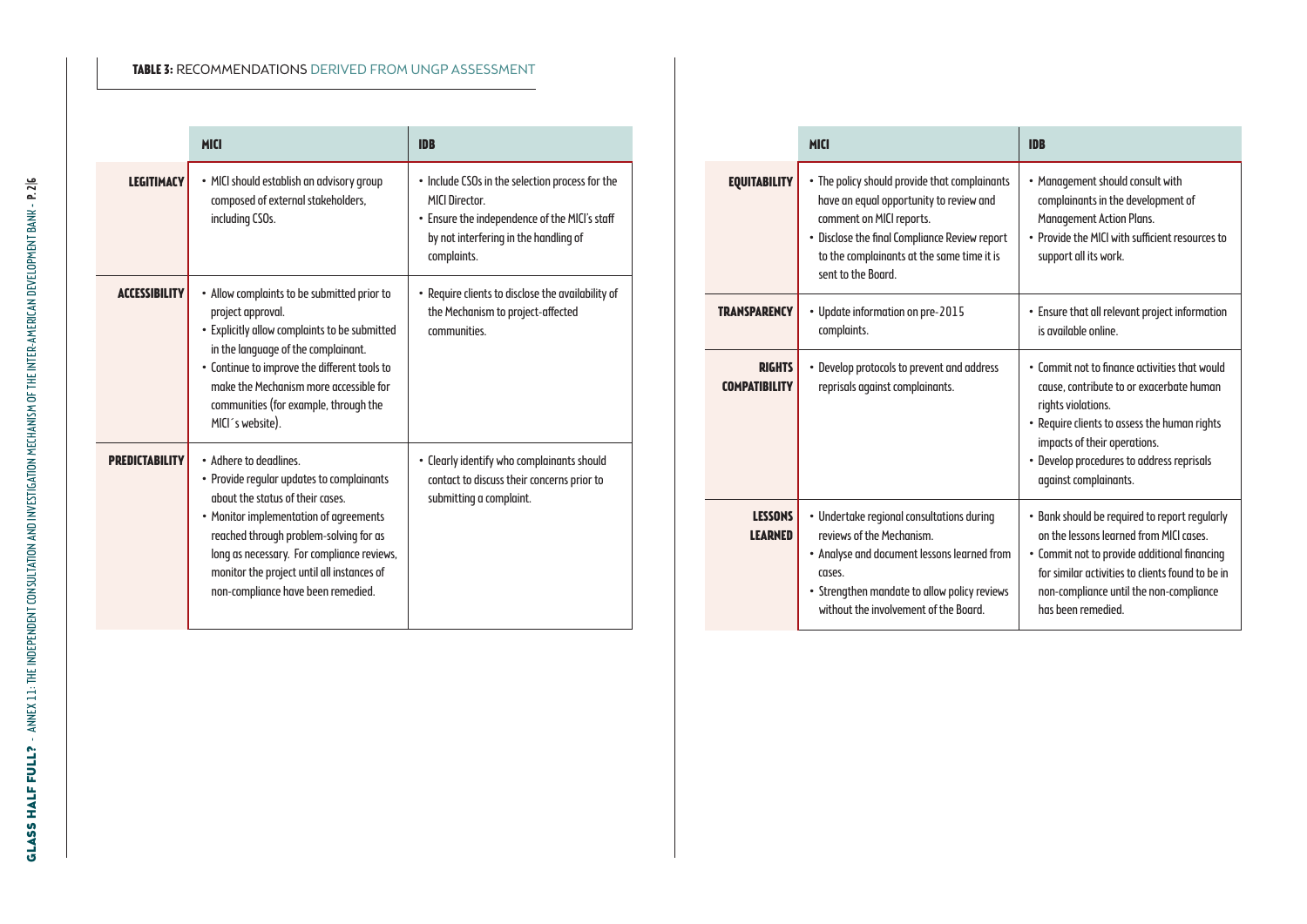MICI receives external advice or guidance, such as an external stakeholder advisory group.

**DFI:** According to the new policy, the MICI reports directly to the Bank's Board of Executive Directors and is functionally independent from the Bank's Management; and the MICI Director and Phase Coordinators "in general" will be chosen from outside the Bank.<sup>8</sup> Regarding the selection of the MICI Director, he/she will be appointed by the Board from a list of eligible candidates presented to it by a selection panel designated by the Board.<sup>9</sup> Although during the 2013-2014 review of the MICI, civil society requested that external stakeholders be involved in the selection of the MICI Director, the Bank conducted an internal and closed process without external participation. Although not required by the MICI policy, there were external stakeholders included in the selection process for the Phase Coordinators, which is the responsibility of the MICI Director.<sup>10</sup> Although it is not yet known how the MICI will work in practice under this new policy, the previous experience with the 2010 policy has cast doubt on the independence of MICI's staff in relation to the IDB's Management. According to users, the Mechanism was not sufficiently independent from Bank's staff, which interfered in the mechanism's handling of complaints.

#### **Accessibility**

IAM: One of the main objectives of the recent review was to make the Mechanism more accessible to users, as some found the previous procedures difficult to follow and too burdensome, even while they found it easy to contact the MICI for questions or advice. In theory, the new policy tries to facilitate access to the Mechanism. For instance, it includes a Model Form Letter for Requesters in the Annexes of the policy.11 The Model Form letter is also available for download on the MICI website,12 but not easily visible for users. Although the new policy is perhaps slightly easier to understand than the older one, it is still problematic. There are still many barriers to filing, including significant new ones introduced by the new policy. For example, the new policy limits accessibility by not allowing complaints about projects that have not yet been approved, and it also incorporates requirements that make the submission of complaints more complicated. Regarding languages, the policy states that all MICI reports will be published in Spanish and English and when a complaint is from a Portuguese or French speaking country, the reports will also be issued in the relevant language.<sup>13</sup> In its comments on a draft of this report, the MICI clarified that, although the policy does not so require, it will accept and respond to complaints in any language of the region.<sup>14</sup> Regarding the website, the information available on MICI's website is accessible in three of the four official languages of the Bank: English, Spanish and Portuguese, but not in French.

**DFI:** According to the new policy, the MICI Office has a mandate to conduct public outreach throughout Latin America and the Caribbean and to ensure that information about the Mechanism is integrated into Bank activities and publications. Management is required to support MICI's efforts to publicise its availability.<sup>15</sup> but it is not clear how this is operationalised. The MICI's webpage can be accessed through the Bank's homepage within one click, which ensures visibility. It is not clear if the IDB's policies require its clients to disclose the availability of the MICI to project-affected communities.

#### **Predictability**

IAM: One of the main problems with the 2010 policy was that few specific deadlines were set for each stage. In fact, previous experiences show significant, unexplained delays at all stages and a failure of the Mechanism to meet its deadlines. The new policy establishes clear time periods for all stages of the process, which is a positive change and improves the predictability of the process. However, it also states that the MICI Director may extend the deadlines for as long as is strictly necessary to ensure the full and proper processing of complaints.<sup>16</sup> As there have been no complaints filed since the new policy took effect, it is not possible to determine whether the deadlines are actually respected in practice. Users report that under the previous policy there were significant delays and a lack of communication with complainants regarding the status of their cases.

The MICI does have a monitoring mandate, however, the duration of the monitoring is subject to the approval of the Bank and is limited to no more than five years.<sup>17</sup> For compliance review, the MICI can only monitor the implementation of the Management Action Plan.<sup>18</sup>

**DFI:** The new policy also describes specific procedures and time periods for the Bank's Management and/or Board for responding to complaint processes both in eligibility and Consultation/Compliance Review Phases. It is yet to be seen how this will work in practice. As complainants are required to first raise their concerns with Management before filing a complaint, it is important that the Bank establishes clear and easy-to-follow procedures so that complainants know who to contact within Management.

#### **Equitability**

IAM: MICI's equitability is compromised as, according to the new policy, the complainants do not have the same opportunities to review the draft reports that the Bank has. The new policy provides complainants with the opportunity to comment, at the same time as management, on the Terms of Reference (TOR) and the draft report for Compliance Review.<sup>19</sup> In contrast, on completion of the Consultation Phase process, the MICI will send the Board and Management a report on the results of the process, and only after consideration by the Board will the report be made available to the complainants and published on the Public Registry.<sup>20</sup> In its comments on a draft of this report, the MICI indicated that, although the policy does not provide for it, complainants do have an equal opportunity to review and comment on the draft Consultation Phase reports. Moreover, with regard to the Compliance Review Phase, the new policy establishes that the MICI will submit its final report to the Board, attaching as annexes the comments by the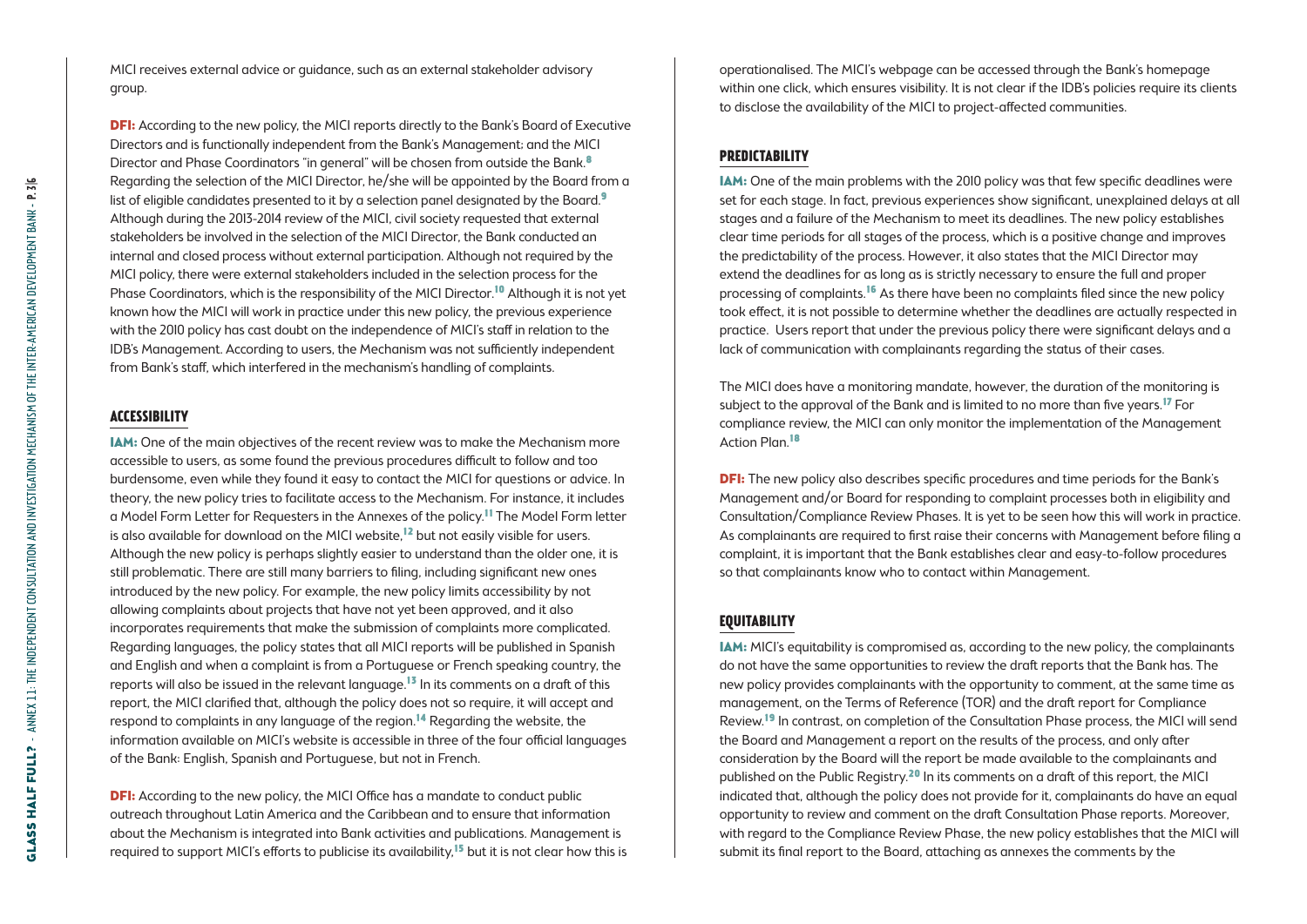complainants and Management, who will make the final decision regarding any actions that may be deemed appropriate or necessary. Only after the Board approves them will the MICI inform the complainants of the Board's decision and any action plan prepared. Apart from the process of reviewing draft reports, users found that the process equitable in that the Mechanism respects the role of complainants' advisors and representatives.

DFI: Management does not consult with complainants in developing an action plan in response to the MICI's findings of non-compliance. Thus, there is no guarantee that corrective steps would actually address the concerns of the complainants. It is unclear whether the IDB provides MICI with sufficient resources to support all its work. Even though the MICI's budget has increased during recent years (from US\$431,145 in 2010 to US\$2,554,421 in 2015),<sup>21</sup> it is not clear, given the case load, whether this is sufficient to cover its costs in terms of staff, translators, site visits and outreach, among others. In this sense, and despite the constant increase in its budget, users reported that the mechanism, in some cases, provided insufficient resources for an informed and effective participation by complainants.

#### **Transparency**

IAM: The transparency of the MICI is quite good, although there is room for improvement. The website currently publishes information on the complaints submitted, how they were handled, and their outcome; and users have stated that the Mechanism has kept them informed of the steps taken in the complaint process. The MICI maintains a case registry on its website and also publishes (online and in hard copy) annual reports with updated information about the cases.22Additionally, most documents and information related to the complaints are accessible and easy to find. Despite this, survey respondents reported that the MICI did not always provide regular and updated information on the status of the cases. However, in its review comments of this section, MICI explained that limitations on the case progress was the result of its transition to a new policy and governance structure.23

The registry for the period 2010-201424 does not include all the information on the cases that have not been processed, $25$  representing more than 60% of the total. The MICI has improved this with the updated Public Registry<sup>26</sup> established under the new policy. Information on cases from 2015 is all available on the Public Registry, even those that are "not processed/not registered cases".

**DFI:** The Bank's website provides information on activities it finances through its project database, which is easily accessible through the IDB's webpage.<sup>27</sup> It also provides an easy-to-use search engine that allows filtering information by country, sector and status. Moreover, it is possible to ask the Bank for information regarding a specific project through its Access to Information Mechanism by filling in a simple Information Request.<sup>28</sup> Despite this, there is also room for improvement. Users expressed that the IDB was not

always forthcoming (for example, on the preparation of action plans) in its communication with complainants. Survey respondents also report that project information is not always complete or, at least, is difficult to find.

#### **Rights compatibility**

IAM: There are no human rights provisions expressly excluded from MICI's jurisdiction, but its mandate requires it to assess compliance with IDB's Operational Policies, which do not fully incorporate human rights standards. The fact that the MICI provides for confidentiality of complainants (but does not accept anonymous requests) contributes to the Mechanism's rights compatibility. Even though the Mechanism has the mandate to recommend suspension of the project if it believes there is risk of serious irreparable harm,<sup>29</sup> its investigation and recommendations are not binding on the Bank and the final decision always rests with the Board. Thus, the Mechanism is unable to ensure effective redress and remedies. Complainants report that they were not provided with the remedy they were looking for when they submitted the complaint. In some cases, the dialogue process was prematurely closed despite the fact that it was making progress. In other cases, the complaint did not result in a compliance investigation at all. And finally, there were cases with a strong (although very delayed) compliance investigation that revealed significant problems that did not result in changes on the ground, even though there had been an appropriate reaction by the Board and a commitment by Management to fix things.

DFI: The IDB's safeguard policies (OP-703 Environment and Safeguards Compliance Policy) do not make any explicit reference to human rights. Human rights are referenced once in the Implementation Guidelines for the Environment and Safeguards Compliance Policy.<sup>30</sup> There is also a specific mention of the UN Declaration of Human Rights, the American Convention on Human Rights, and the Inter-American Court of Human Rights in the Bank's Operational Policy on Indigenous People (OP-765).<sup>31</sup>

#### **Lessons learned**

IAM: The 2014 review of the Mechanism was required by the previous policy. The new MICI policy establishes that the next review will occur within five years following the new policy's entry into force, at a time and form determined by the Board.<sup>32</sup> Although the public consultation held for the 2010 policy review was well received by civil society (it included public consultations throughout 12 countries and online during 2008-2009, in a process that resulted in more than 470 comments and suggestions that set the stage for MICI), the recent review was strongly criticised by civil society because of several irregularities.<sup>33</sup> The MICI does not have an advisory function, but the new policy establishes that the annual report may also discuss lessons learned, trends and systemic issues, and provide recommendations on preventing non-compliance and other advice that stems directly from MICI cases. According to users' experience with the old Mechanism, and the information found in the 2010-2013 annual reports of the MICI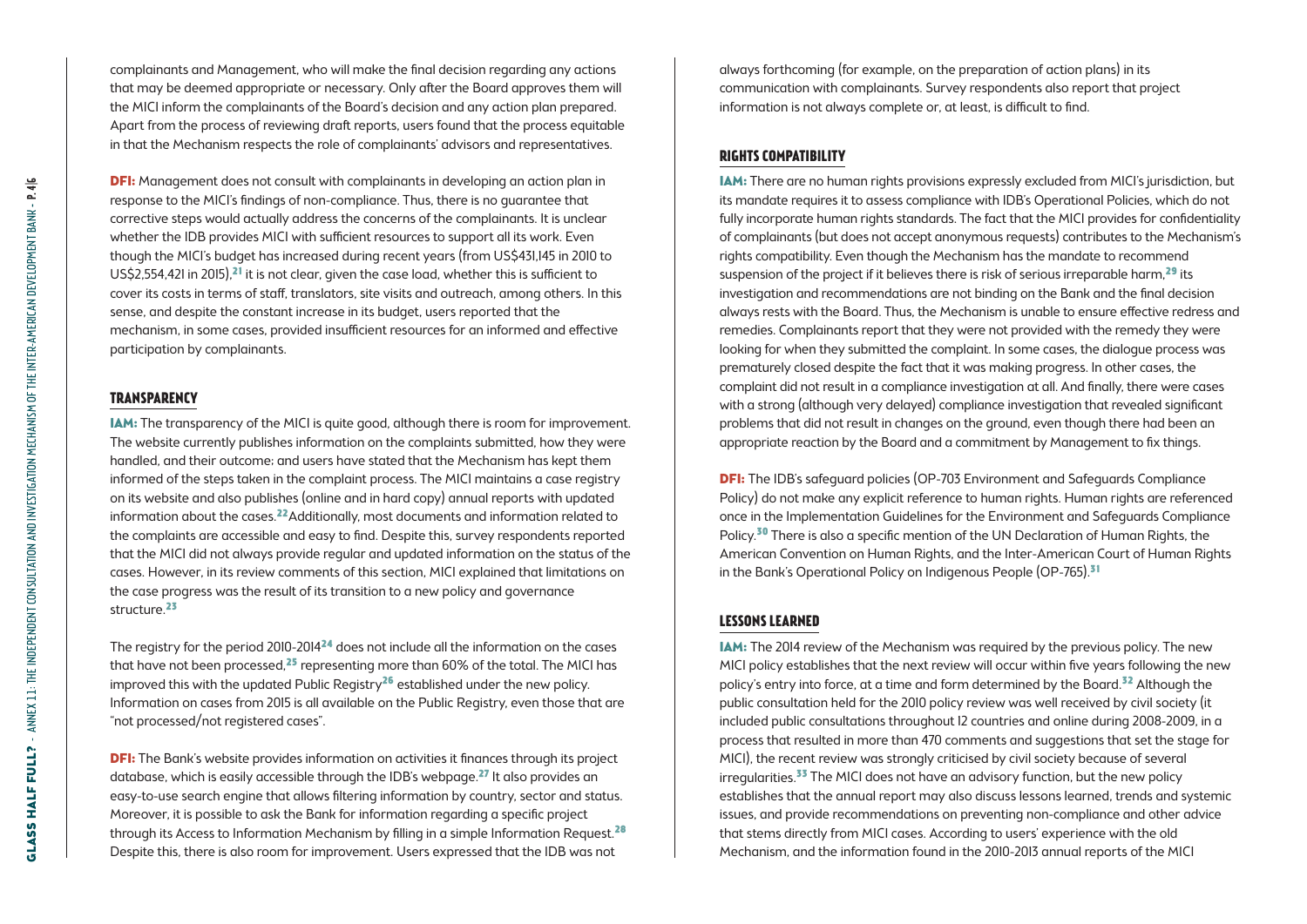(available through the website), the Mechanism did not seem to improve its practices in response to particular cases, or at least it is not clear how it improves its practices based on the results of the cases. Thus, the MICI may do much better to improve its own learning processes in addition to facilitating learning by the Bank.

**DFI:** The MICI's annual report is sent to the Board for information,<sup>34</sup> but there is no requirement for the IDB Management or Board to respond by identifying how it will improve its policy and practice to take into account lessons learned from MICI's cases. Users expressed doubt that the IDB did improve its policies and practices as a result of the MICI's cases.

### Analysis of Complaints Closed without Reaching a Substantive Phase

According to MICI's website, between 1 July 2014 and 30 June 2015, ten requests were deemed ineligible for both the MICI's Consultation and Compliance Review Phases or were otherwise closed without reaching a substantive phase of the complaint process.<sup>35</sup> Four of these cases were rejected because they concerned corruption or procurement issues, outside the mandate of the MICI.<sup>36</sup> Two others were also determined to be outside the Mechanism's mandate: one because MICI determined that the concerns described in the complaint do not relate to IDB-financed activities,<sup>37</sup> and another because MICI determined the complainant was only seeking information.38 One case was closed because the complaint was incomplete, due to the lack of requisite information.39Another long-standing case concerning a project in Brazil, the Serra do Mar and Atlantic Forest Mosaics System Socio-environmental Recovery Program, was closed in November 2014 following MICI's recommendation not to undertake a compliance review.40 Although the MICI mentioned multiple factors affecting its decision, the existence of parallel legal proceedings in Brazil was the principal justification for closing the case. As to the two remaining cases closed during the research period without reaching a substantive phase, the MICI provided no explanation for its determination.<sup>41</sup>

#### **NOTES**

- 1 See Independent Consultation and Investigation Mechanism [MICI], [http://www.iadb.org/en/mici/home,1752.](http://www.iadb.org/en/mici/home,1752.html) [html.](http://www.iadb.org/en/mici/home,1752.html)
- 2 See Inter-American Development Bank [IDB],<http://www.iadb.org/en>.
- 4 This number may differ from the 'total completed cases' in the previous table, because it includes all cases filed, including those pending a decision of the mechanism.
- 5 This row includes cases that were not reaistered, were found ineligible or were closed after being found eligible, but before reaching a substantive phase.
- 3 See IDB Operational Policies, [http://www.iadb.org/en/about-us/operational-policies-of-the-inter-american](http://www.iadb.org/en/about-us/operational-policies-of-the-inter-american-development-bank,6127.html)[development-bank,6127.html.](http://www.iadb.org/en/about-us/operational-policies-of-the-inter-american-development-bank,6127.html)
- 6 MICI, Policy of the Independent Consultation and Investigation Mechanism, 17 (2014), [http://idbdocs.iadb.org/](http://idbdocs.iadb.org/wsdocs/getdocument.aspx?docnum=39629936) [wsdocs/getdocument.aspx?docnum=39629936](http://idbdocs.iadb.org/wsdocs/getdocument.aspx?docnum=39629936) [hereinafter MICI Policy].
- $7/d$
- 8 Id.
- $9<sub>1d</sub>$
- 10 MICI comments on draft report, received on 18 October 2015.
- 11 MICI Policy, *supra* note 6, at 23, Annex 1.
- 12 See MICI, Model Form Letter for Requesters,<http://www.iadb.org/document.cfm?id=39437682>
- 13 MICI Policy, supra note 6, at 20.
- 14 MICI comments on draft report, received on 18 October 2015.
- 15 *Id.* at 19.
- 16 Id.
- 17 *Id.* at 12, 16.
- $18$  *Id.* at 16.
- 19 *Id.* at 14-15.
- 20 *Id.* at 12.
- 21 MICI, Funding,<http://www.iadb.org/en/mici/funding,8161.html>
- 22 MICI Policy, supra note 6, at 19-20.
- 23 MICI comments on draft report, received on 18 October 2015.
- 24 See MICI, Registro Público Cronológico 2010-2014, [http://www.iadb.org/es/mici/registro-publico](http://www.iadb.org/es/mici/registro-publico-cronologico-2010-2014,19181.html)[cronologico-2010-2014,19181.html](http://www.iadb.org/es/mici/registro-publico-cronologico-2010-2014,19181.html).
- 25 The only information available is the Request Number, the name of the Request, and the date the complaint was received. There is no specific information about the complaint, or the reason of not processing the request. *See* 
	- Id.